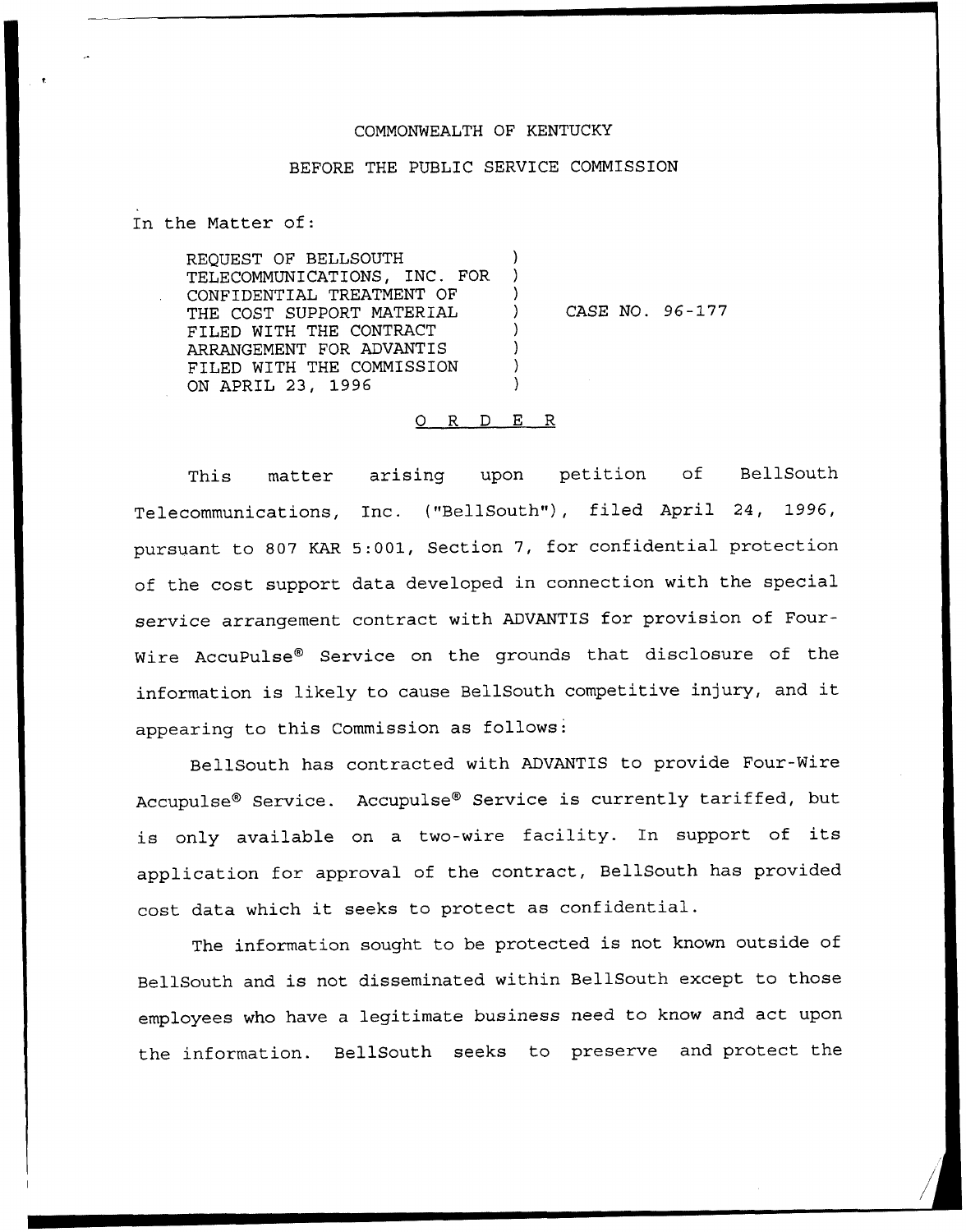confidentiality of the information through all appropriate means, including the maintenance of appropriate security at its offices.

KRS 61.872(1) requires information filed with the Commission to be available for public inspection unless specifically exempted by statute. Exemptions from this requirement are provided in KRS 61.878(1). That subsection of the statute exempts several categories of information. One category exempted in paragraph (c) 1 of that subsection is commercial information confidentially disclosed to the Commission which if made public would permit an unfair commercial advantage to competitors of the party from whom the information was obtained. To qualify for the exemption, the party claiming confidentiality must demonstrate actual competition and <sup>a</sup> likelihood of substantial competitive injury if the information is disclosed. Competitive injury occurs when disclosure of the information gives competitors an unfair business advantage.

AccuPulse® Service is an alternative to dedicated private line networks and utilizes the exchange switching network. BellSouth's competitors for private line networks are providers of microwave service, digital radio and fiber networks, Disclosure of the cost information would enable such competitors to determine BellSouth's cost and contribution from the service which they could use to devise strategies to market their competitive services to the detriment of BellSouth, therefore disclosure of the information is likely to cause BellSouth competitive injury and the information should be protected as confidential.

 $-2-$